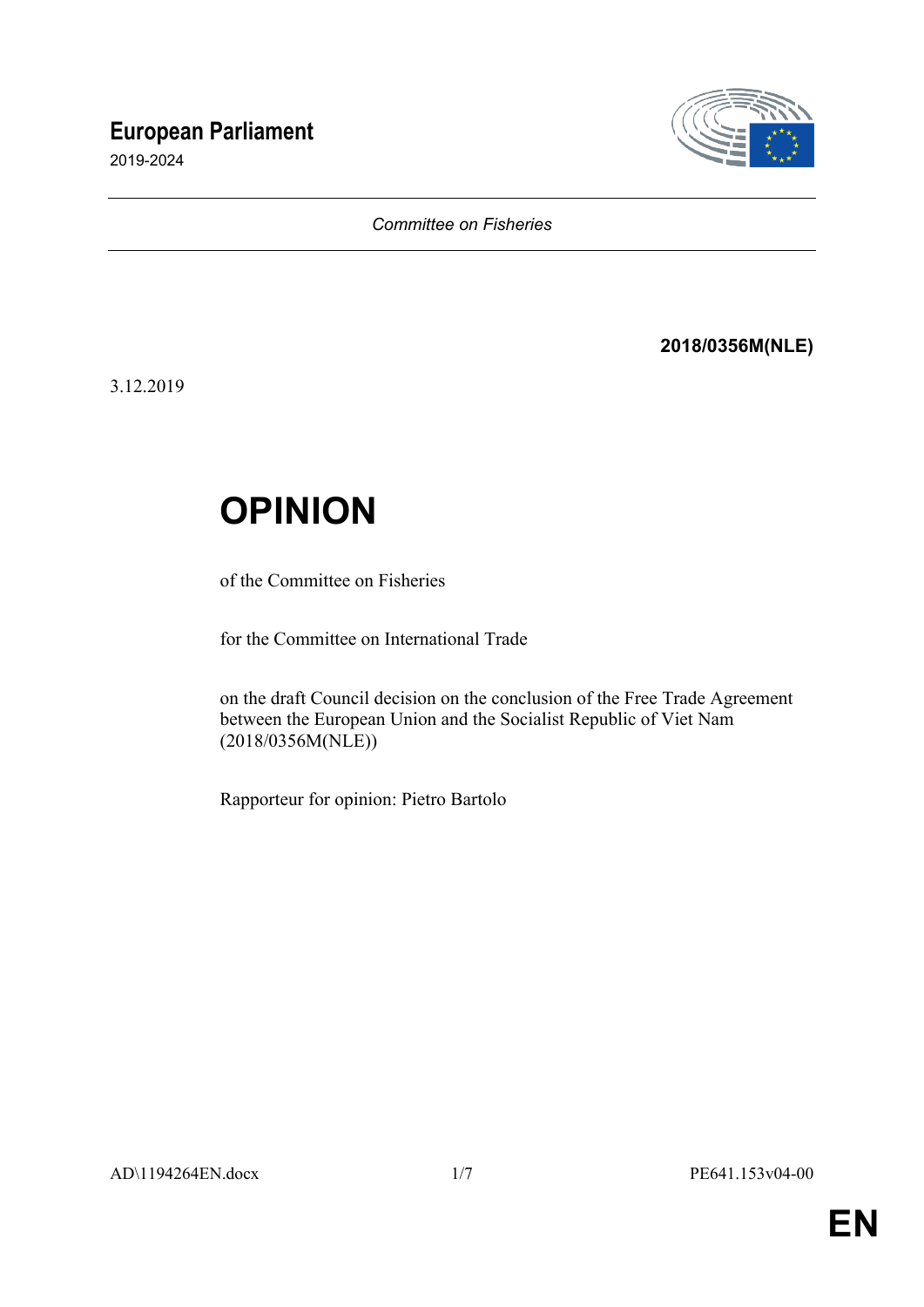PA\_NonLeg

**EN**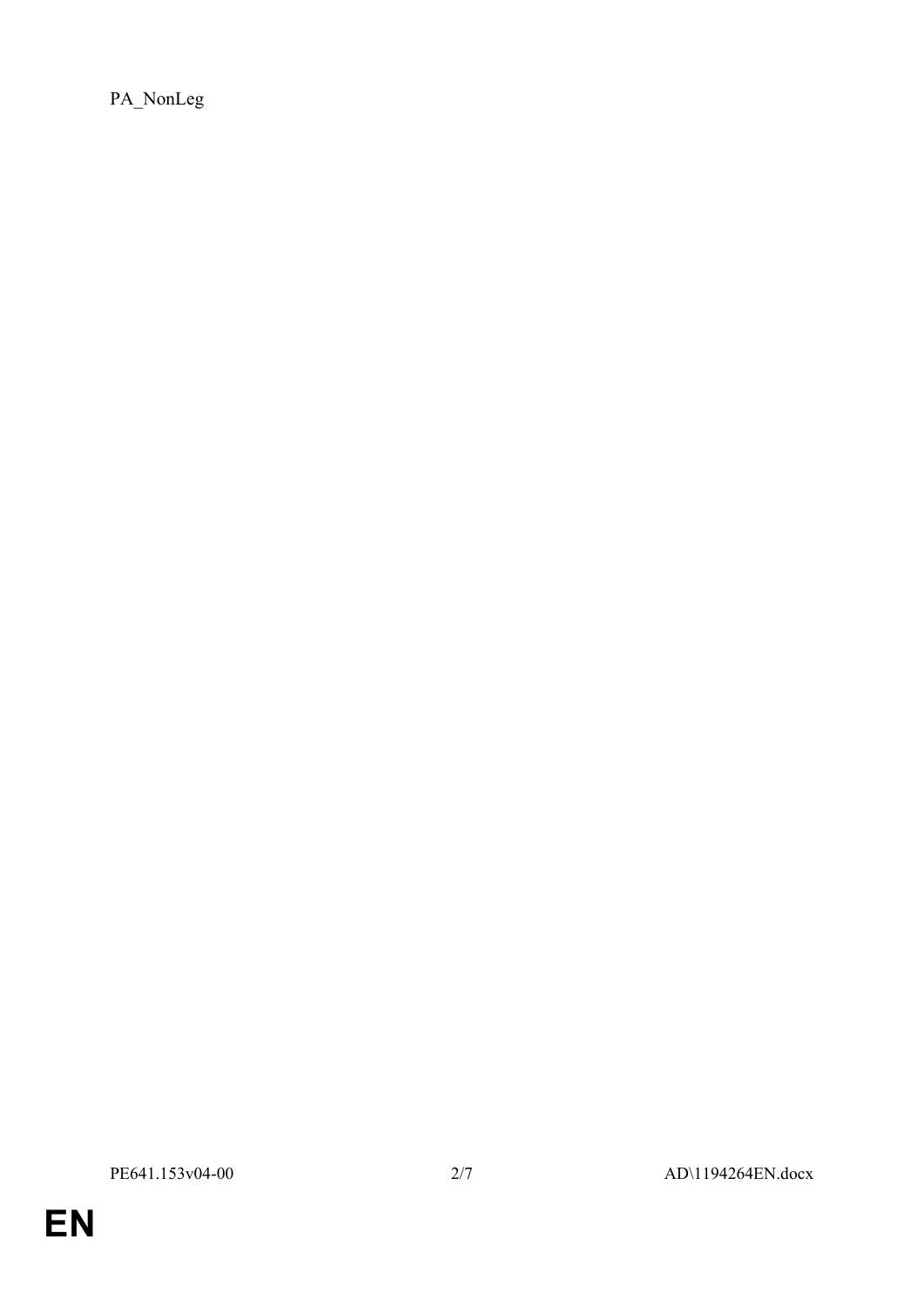### **SUGGESTIONS**

The Committee on Fisheries calls on the Committee on International Trade, as the committee responsible, to incorporate the following suggestions into its motion for a resolution:

- having regard to Article 13.9 of the EU-Vietnam Free Trade Agreement (FTA),
- having regard to the conclusions following its fact-finding mission to Vietnam (28 October to 1 November 2018) and the Commission's evaluation of May 2018 on the country's progress in tackling illegal, unregulated and unreported (IUU) fishing following the notification by the Commission of a 'yellow card' on 23 October 2017,
- having regard to Article 28(2)(b) of Regulation (EU) No 1380/2013 on the Common Fisheries Policy<sup>1</sup>,
- having regard to its resolution of 30 May 2018 on the implementation of control measures for establishing the conformity of fisheries products with access criteria to the  $EU$  market<sup>2</sup>,
- having regard to the Commission communication of 14 October 2015 entitled 'Trade for all: Towards a more responsible trade and investment policy' (COM(2015)0497),
- A. whereas the EU-Vietnam FTA recognises the importance of ensuring the conservation and sustainable management of living marine resources and ecosystems together with the promotion of sustainable aquaculture and provides for cooperation in the fight against IUU fishing under Article 13.9;
- B. whereas in 2017 the European Union issued Vietnam with a 'yellow card', which is still applicable, as a non-cooperating country in the fight against IUU fishing, on account of the serious deficiencies in its control system;
- C. whereas some fish-based products, such as those with CN codes 1604 14 21 and 1604 14 26, are not included in the duty-free regime in the FTA owing to their sensitivity for the European Union;
- D. whereas it is acknowledged that IUU fishing constitutes an organised crime of the seas which has disastrous environmental and socio-economic impacts worldwide and creates unfair competition for the European fishing industry;
- E. whereas Vietnam is the world's fourth biggest fish producer, followed by the European Union, and the fourth biggest producer of aquaculture products;
- F. whereas the EU is the world's largest trader of fisheries and aquaculture products in value terms, having generated a trade volume of more than EUR 2.3 billion in 2017; whereas the EU imports more than 65 % of the fish products it consumes and is one of the largest foreign investors in Vietnam;
- G. whereas Vietnam has so far secured protection for one geographical indication (GI)

<sup>1</sup> OJ L 354, 28.12.2013, p. 22.

<sup>2</sup> Texts adopted, P8\_TA(2018)0223.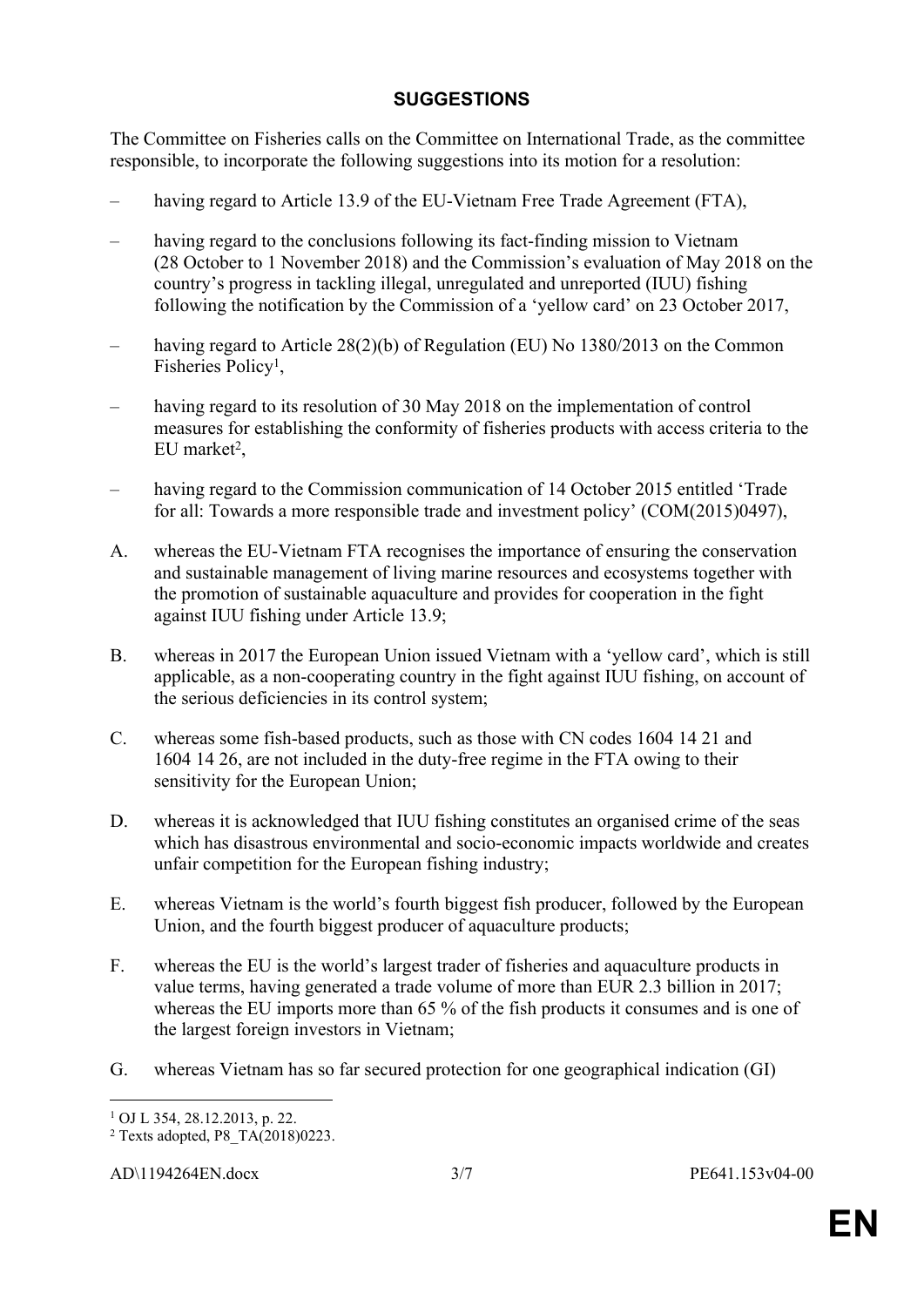product – Phú Quốc, a variety of fish sauce – as a protected designation of origin (PDO) within the EU quality schemes; whereas the FTA provides for the protection of 169 EU GIs for wines, spirits and food products in Vietnam and reciprocal protection for 39 Vietnamese GIs in the EU;

- H. whereas Vietnam has a market of 95 million people with long-established traditions in the consumption of fish and aquaculture products, and is the EU's second largest trading partner in the region of the Association of Southeast Asian Nations (ASEAN); underlines the potential for growth and the significant benefits that fisheries could herald for European small and medium-sized enterprises and considers this sector of vital interest for European prosperity and innovation;
- 1. Acknowledges and appreciates the adoption by the Vietnamese Government in 2017 of a new framework law for the fisheries sector, which takes into consideration international and regional obligations, agreements, and recommendations by the Commission, together with various sub-law documents; appreciates, moreover, the concerted efforts to inform fishermen of legal regulations and the setting up of coordinated monitoring, control and enforcement structures committed to effectively tackling and deterring IUU fishing, as well as Vietnam's commitment to present its national implementation plan for complying with the provisions of the FTA;
- 2. Is concerned at the so-called 'blue boat' phenomenon of the Vietnamese fishermen, which has been pursued in recent years in the territorial waters of several neighbouring countries such as Thailand, the Philippines, Indonesia and Malaysia, in Pacific states such as Palau, Micronesia, Papua New Guinea, the Solomon Islands, Vanuatu and New Caledonia, and in Australia, and has created economic, social and security concerns for the nations affected and the region as a whole; expresses the hope that the efforts undertaken by the authorities will immediately serve the common good of both EU-Vietnam relations and the stability of the broader Southeast Asian region;
- 3. Appreciates the framework for cooperation set out in the Trade and Sustainable Development Chapter of the FTA on fostering sustainable aquaculture and strengthening cooperation between the partners in the fight against IUU fishing;
- 4. Underlines the importance of strengthening constructive dialogue with Vietnam in order to successfully address the global challenges posed by illegal fishing and considers that the FTA serves as a signal of encouragement to Vietnam to redouble its efforts to rapidly establish a regulatory and control framework to combat IUU fishing effectively;
- 5. Stresses that the entry into force of the FTA could create the conditions for major and fruitful cooperation between the two parties with a view to implementing effectively its provisions on sustainable development; underlines the fact that the proper implementation of the FTA could advance Vietnam's compliance with EU standards on the environment, fisheries governance, labour rights and social rights, and considers that any further delay to ratification would undermine the EU's credibility and leverage over Vietnam and its overall geostrategic ambitions in the ASEAN region;
- 6. Appreciates the increased region-wide cooperation on fisheries between the ASEAN Member States; acknowledges Vietnam's commitment to address IUU fishing by applying for full membership of the Western and Central Pacific Fisheries Commission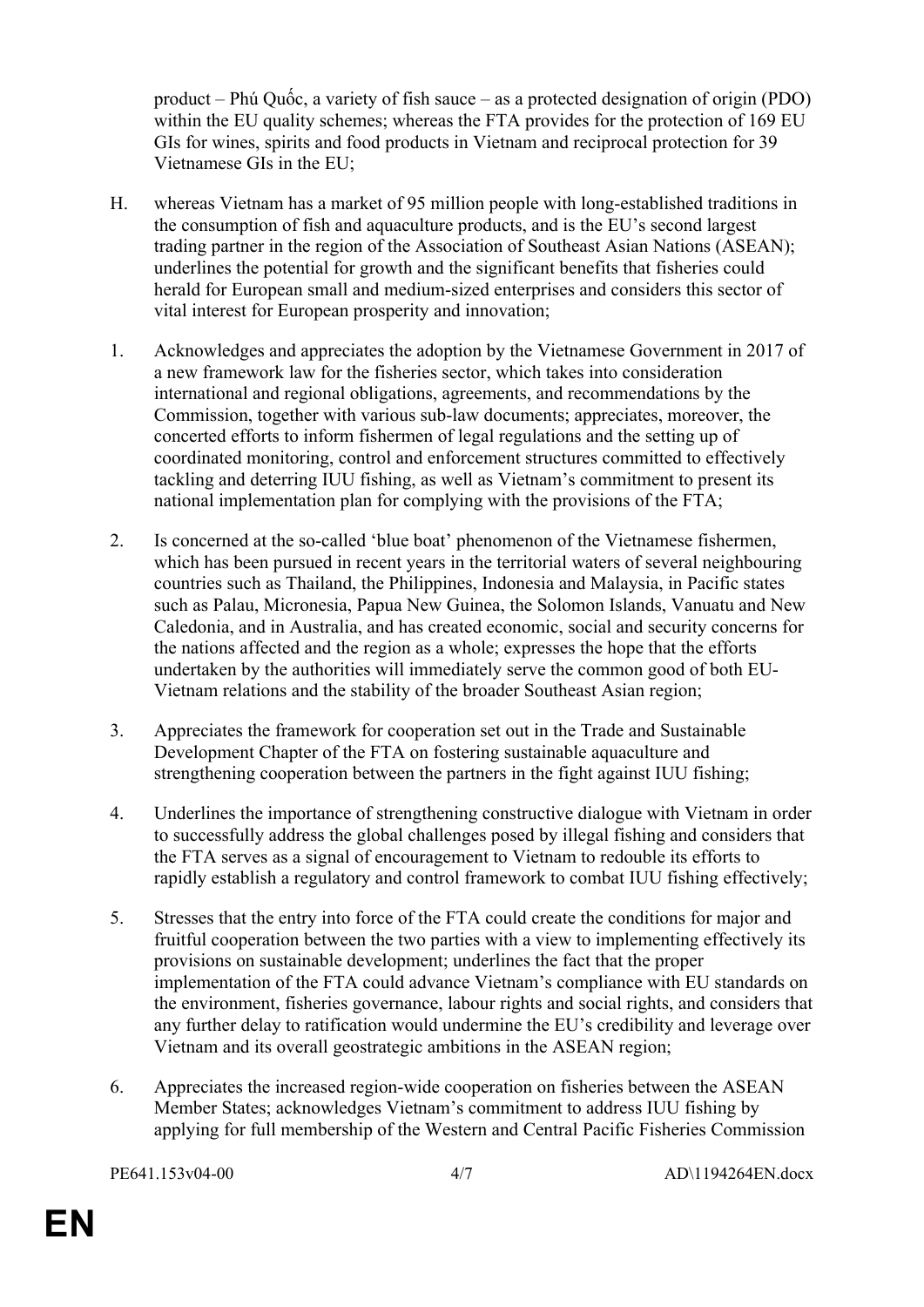(WCPFC) and by acceding, on 3 January 2019, to the Agreement on Port State Measures (PSMA), the first binding international agreement to specifically target IUU fishing, both of which will enable the EU and Vietnam to deepen their cooperation and develop more ambitious measures to tackle IUU fishing;

- 7. Underlines the huge challenges still facing the Vietnamese authorities with regard to the overcapacity of its highly fragmented fishing fleet and the overexploitation of marine resources;
- 8. Highlights the serious labour abuses that have been reported in the Vietnamese fishing industry; laments the fact, in this context, that Vietnam has not yet ratified the ILO Work in Fishing Convention (ILO C188) and urges the Vietnamese authorities to do so before the entry into force of the FTA;
- 9. Urges the Vietnamese authorities, with a view to guaranteeing a level playing field between EU and Vietnamese operators, preventing unfair competition and ensuring that no Vietnamese products originate from IUU fishing, to ensure the full traceability of fisheries products destined for export to the EU market and that those products meet the EU's general health, environmental, social and phytosanitary requirements before entering the EU market;
- 10. Stresses the need for further efforts to ensure that the new legal framework is implemented and enforced effectively, particularly at provincial level, and to communicate the importance of compliance to the local stakeholders in the fisheries sector;
- 11. Recalls that fishing and aquaculture products are conditional sectors for investment, as described in Vietnam's investment framework, which prohibit any investment deemed detrimental to the environment, among other areas;
- 12. Encourages the Vietnamese authorities to allocate sufficient financial and human resources to the fight against IUU fishing at both national and provincial level and to step up awareness campaigns and capacity-building initiatives to discourage the inappropriate use of antibiotics in aquaculture and prevent the insurgence of antimicrobial resistance (AMR);
- 13. Emphasises the importance of policy coherence between EU initiatives, particularly with regard to trade and environmental activities; highlights the need for trade agreements to be connected and aligned with the Common Fisheries Policy, including the EU's policy on IUU fishing, and for the provisions of the FTA Chapter on Trade and Sustainable Development to be respected and treated consistently; calls on the Commission, therefore, to ensure the effective mainstreaming of and policy coherence between the EU's various sustainable development policies, including sustainable fisheries and aquaculture, within future trade agreements;
- 14. Emphasises that trade in fisheries and aquaculture products, and preferential tariffs, should be accompanied by conditions, such as controls, monitoring, auditing and a review of the achievements of the implementation of the Vietnamese Action Plan to tackle IUU fishing and the commitments made by Vietnam under Article 13.9 of the FTA:

```
AD\1194264EN.docx 5/7 PE641.153v04-00
```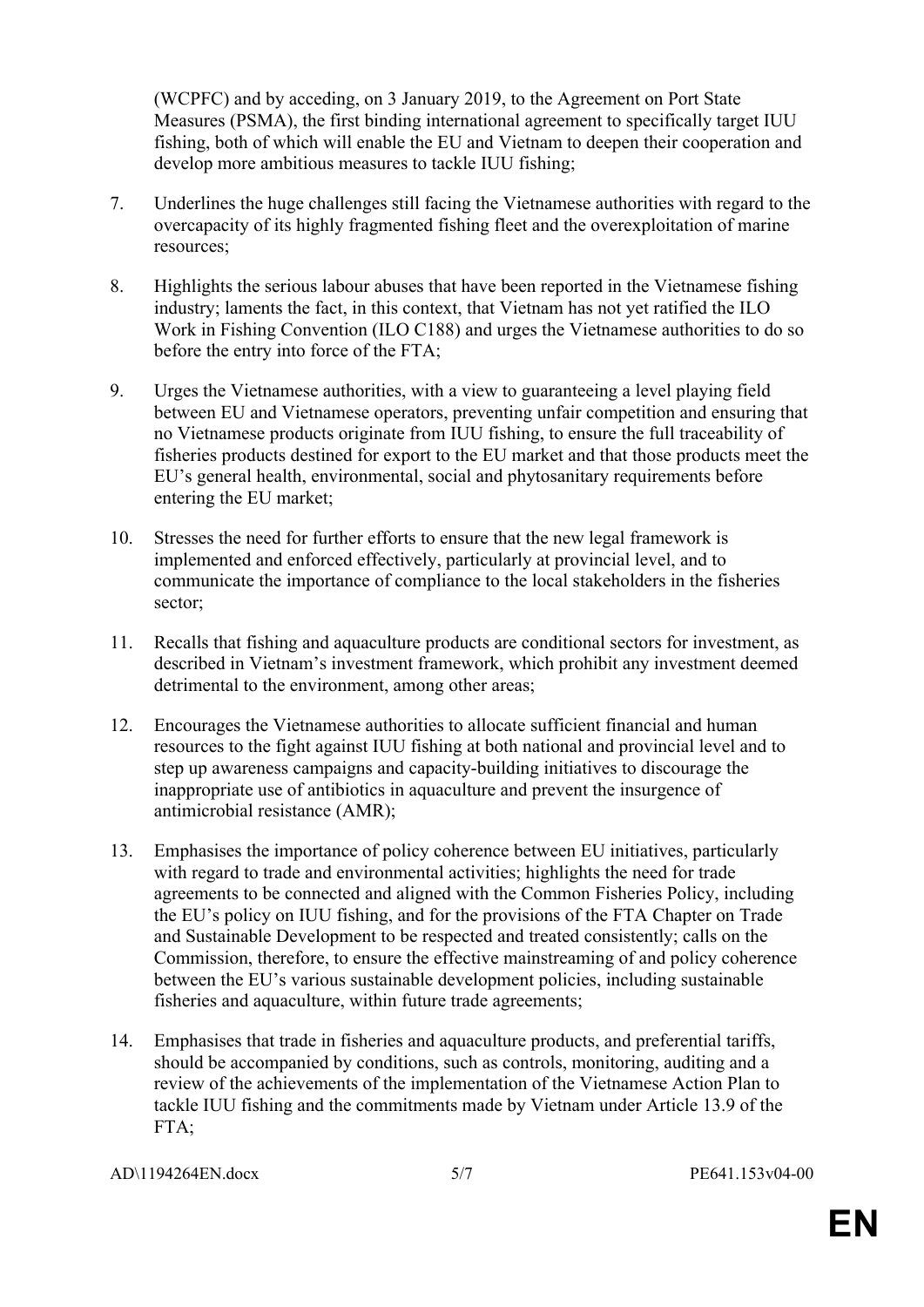- 15. Is concerned about the inclusion of a zero-tariff quota on exports of 11 500 tonnes of tinned tuna to the EU and its impact on the competitiveness of the EU canning sector, not least in view of the yellow card issued to Vietnam for failings relating to IUU fishing; considers it necessary to make this quota conditional on the remedying of such failings, and to monitor the impact of this type of quota on the EU industry and market;
- 16. Expresses its disappointment at the provisions of Article 12.26(2) of the FTA, which in principle does not allow a product to be added to the list of GIs, which are to be protected on the territory of the respective party, if that product is already listed in the relevant register of either party on the date of signature of the FTA; stresses the importance, in this context, of including all EU fisheries products protected with a GI of origin in Chapter 12 of the FTA on Intellectual Property;
- 17. Recalls that the yellow card notification should be seen as a means to urge the Vietnamese authorities to take measures to tackle IUU fishing activities; believes that further extension of the yellow card should be accompanied by clear operational targets and timelines with a view to implementing the measures needed and giving a constructive dimension to this sanction; recalls, furthermore, that the revocation of the yellow card must be conditional on the full and effective implementation of all recommendations made by the EU in 2017;
- 18. Calls on the Commission to provide specific financial and technical support to Vietnam in order to facilitate the implementation of environmental sustainability standards for seafood products; calls on the Commission, moreover, to incentivise individual Vietnamese fisheries to help meet sustainability standards;
- 19. Underlines the importance of a responsible trade policy as an instrument for the implementation of the Sustainable Development Goals;
- 20. Recalls that the IUU Regulation is the most effective instrument for ensuring sustainable fisheries at a global level and expresses concerns about granting preferential trade conditions to a country subject to the yellow card procedure; calls on the Commission to continue monitoring Vietnam's efforts to ensure the country continues to make progress in combatting IUU fishing and to make full use of all the tools at its disposal, including the 'red card', should Vietnam fail to fulfil the conditions for sustainable fisheries and safe imports of fish and seafood products into the EU market; calls on the Commission to provide for safeguard measures in future agreements, such as the possibility of suspending preferential tariffs on fish products, until the yellow card has been lifted.